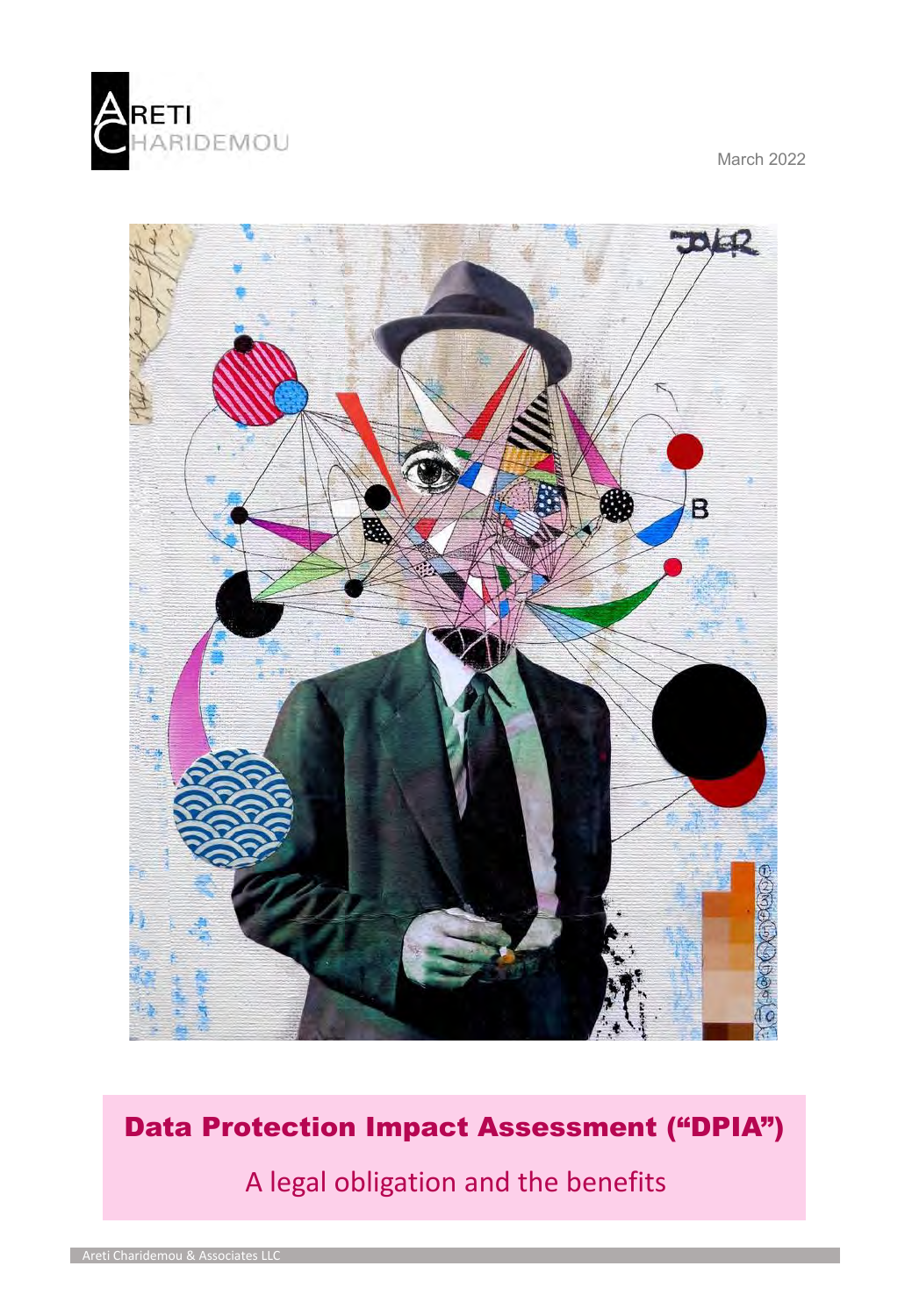Failing to carry out a DPIA or conducting a DPIA in an incorrect manner can lead to fines up to  $\epsilon$ 10.000.000 or, if it's company to be penalized, the fine may be up to the 2% of the total worldwide annual turnover of the previous financial year. Therefore, complying with Article 35 of the Regulation is of vital importance for most business activities.



## **What is a Data Protection Impact Assessment and How a DPIA is conducted?**

Data Protection Impact Assessment (DPIA) is a self - monitoring process designed to identify potential risks relating to the rights and freedoms of natural persons/ individuals, which occur from processing their personal data and preparing a relevant report. Conducting a DPIA diminishes the Regulatory Authority's workload since all the information needed can be found within the relevant report. In this way, the Regulatory Authority obtains a wider overview of the data and simultaneously a DPIA/ the project eliminates unnecessary data collection and processing.

Furthermore, when it comes to specific categories of data, the processing is mandatory/ compulsory, especially when used automated decision-making processes or by extensive use of technological means. For example, it is mandatory when:

- There is use of CCTV system (security cameras),  $\rightarrow$
- $\rightarrow$

 $\rightarrow$ 

- A hospital is processing health and genetic data
- There is a banking system for categorising customers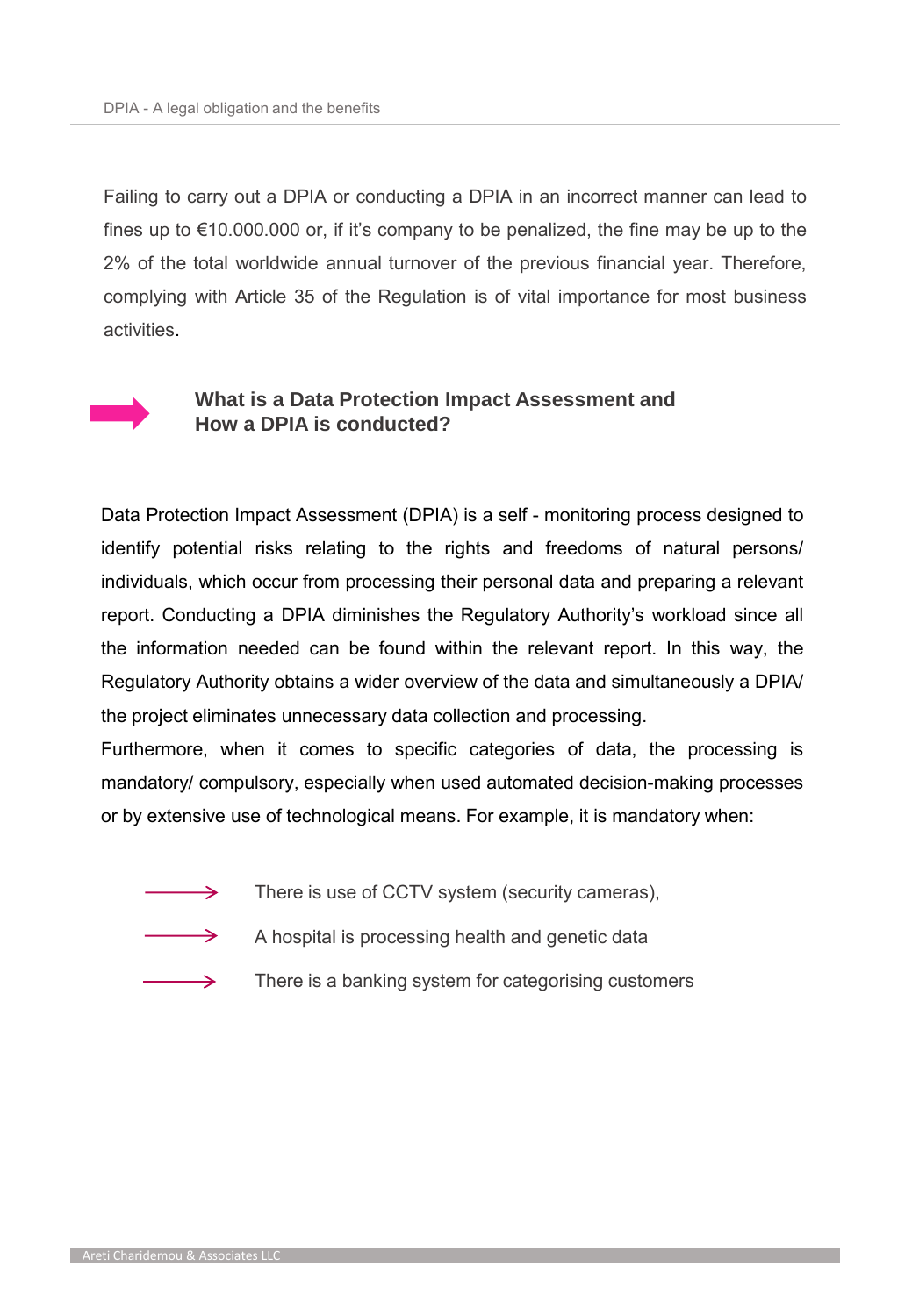The compliance with a DPIA process is not only an organisation's obligation (Data Controller), but it is also a useful tool that benefits both the Regulatory Authority, and the company to carrying it out, since as it identifies loopholes and omissions. Additionally, it is extremely beneficial to the Data Controller/Processor, as it allows taking proper measures and avoiding sanctions by identifying the risks identified, e.g. a possible leakage and omissions. Additionally, compliance with the DPIA is significant not only to avoid the pre – mentioned fines, but more importantly to retain and empower the organisation's reputation aiming to operate in a professional manner. In general, it is hard to identify omissions and loopholes. However, by conducting a DPIA these omissions and loopholes are not only easily spotted, but also it provides ways of dealing with such issues, especially if it is done under the supervision and guidance of a GDPR specialist.



## What should be included in a DPIA report to be considered satisfactory and how can we ensure that those requirements are met?

These two key questions need to be clarified before conducting a DPIA. First and foremost, a duly prepared DPIA report clearly points out the reasons of conducting an impact assessment, as defined in Article 35 of the Regulation. Then, it should be described in full detail which processing procedure has been followed, the types of data involved, the categories of individuals whose data have been processed and the extend of this processing. Also, a properly prepared DPIA report has to mention by whom it was carried out and what was the purpose of the processing.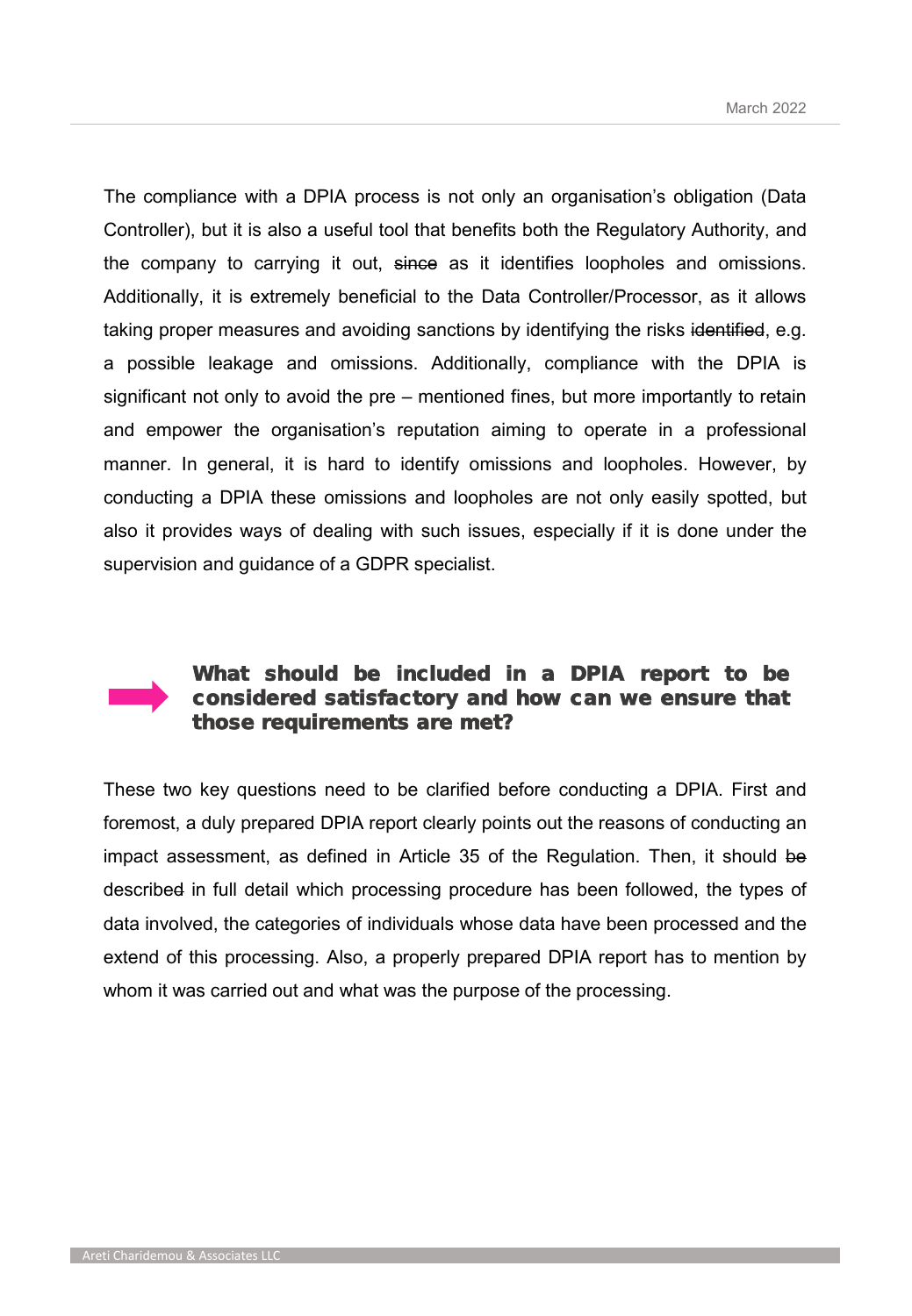It is important to clarify the purpose of the processing. In this way, the question of whether such processing is necessary for an organisation is automatically answered and it Is clarified whether the processing is necessary to achieve the Controller's purpose or whether there are other ways of achieving that purpose. In addition, the report should focus on the legitimate interest pursued by the controller and explain whether or not the processing constitutes a legal obligation. Also, it is necessary before conducting a DPIA to consider whether the processing is proportionate to the pursued purpose. In other words, the reports should point out whether this type of processing is necessary and appropriate or whether it could be avoided.

Moreover, a proper DPIA report analyses all the risks arising through/from the processing, specifically risks that may affect the rights and freedoms of the individuals. At this point it has to be highlighted that it should mention not only the existing risks but also the potential ones.

Lastly, before the final assessment, after having analysed the existing protection measures, it should propose additional measures to address the risks that has been identified. As already stressed out, the purpose of conducting a DPIA is to identify all risks in order to prevent them, either by proposing measures as safeguards or by concluding that treatment/ the processing is not feasible.

In conclusion, the legal obligation to carry out a DPIA promotes data security and enhances the control of business activities by reducing risks that could be fatal to the business.